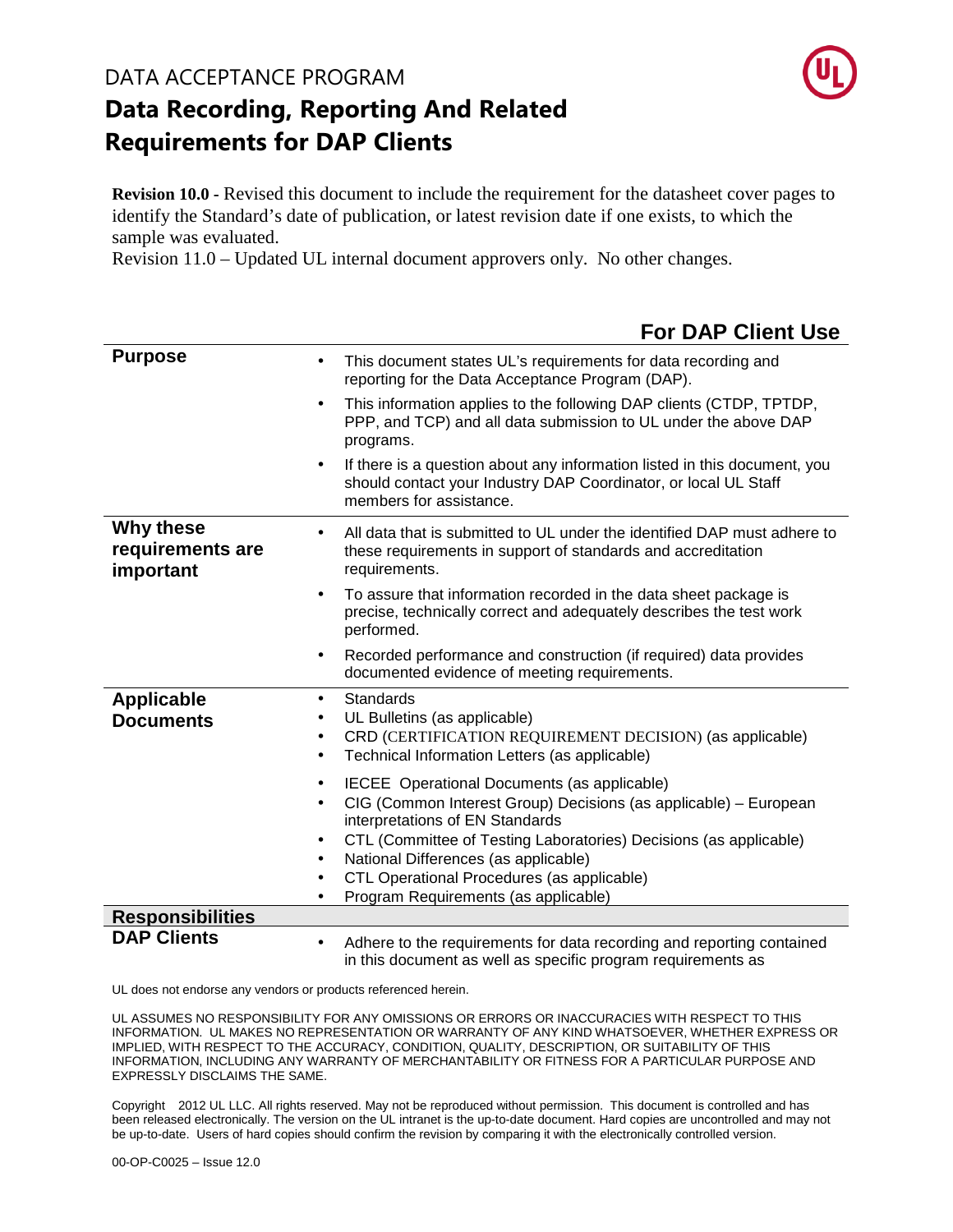

|                            | applicable.                                                                                                                                                                                                                                                                                                                               |  |  |  |
|----------------------------|-------------------------------------------------------------------------------------------------------------------------------------------------------------------------------------------------------------------------------------------------------------------------------------------------------------------------------------------|--|--|--|
|                            | Ensure that the information recorded in the data sheet package<br>$\bullet$<br>contains sufficient information to facilitate, if possible, identification of<br>factors affecting the uncertainty, and to enable the test to be repeated<br>under conditions as close as possible to the original.                                        |  |  |  |
|                            | Follow all applicable methods as documented in the applicable data<br>$\bullet$<br>sheets, identified Standards, CTL Decisions and Operational<br>Procedures, and other applicable documents.                                                                                                                                             |  |  |  |
|                            | When Standards are referenced in the instructions to testing<br>$\circ$<br>staff, have current copies of the applicable sections of the<br>Standards readily available for use in the performance of tests.<br>The term "readily available" can mean a printed local copy or<br>access to an on-demand electronic provider or repository. |  |  |  |
| <b>Requirements</b>        |                                                                                                                                                                                                                                                                                                                                           |  |  |  |
| Data sheet<br>requirements | It is recommended that only UL data sheets, or UL approved data<br>$\bullet$<br>sheets are used to record tests results.                                                                                                                                                                                                                  |  |  |  |
|                            | For client generated data sheets the following are required:<br>$\bullet$                                                                                                                                                                                                                                                                 |  |  |  |
|                            | Must be in English. If the data sheets are not provided in<br>$\circ$<br>English, an English translation must be provided with the<br>original un-translated data sheets.<br>If submitted electronically, must be in a UL compatible program<br>$\circ$<br>(MS Word suggested)<br>Embedded objects shall not be used<br>$\circ$           |  |  |  |
|                            | Should have an issue or revision date to identify the current<br>$\circ$<br>version of the document and be a controlled document in the<br>laboratory document control system<br>Units shall be provided for each preprinted numerical value.<br>$\circ$<br>The units shall match the units of the requirement in the<br>standard.        |  |  |  |
|                            | Each page of the data sheet (including cover pages) must include the<br>following:                                                                                                                                                                                                                                                        |  |  |  |
|                            | Applicant File Number (Optional)<br>O<br>Project Number - Or a "unique identifier" that associates the<br>$\circ$<br>datasheets to a specific investigation.                                                                                                                                                                              |  |  |  |
|                            | It is the responsibility of the client when using their own unique identifier                                                                                                                                                                                                                                                             |  |  |  |
|                            | to correlate the data sheets to a UL Project number, to ensure traceability                                                                                                                                                                                                                                                               |  |  |  |
|                            | in case of any nonconformances.                                                                                                                                                                                                                                                                                                           |  |  |  |
|                            |                                                                                                                                                                                                                                                                                                                                           |  |  |  |

o Page Number – sequentially numbered pages (page X of Y

format suggested). If the pages are not numbered sequentially,

UL does not endorse any vendors or products referenced herein.

UL ASSUMES NO RESPONSIBILITY FOR ANY OMISSIONS OR ERRORS OR INACCURACIES WITH RESPECT TO THIS INFORMATION. UL MAKES NO REPRESENTATION OR WARRANTY OF ANY KIND WHATSOEVER, WHETHER EXPRESS OR IMPLIED, WITH RESPECT TO THE ACCURACY, CONDITION, QUALITY, DESCRIPTION, OR SUITABILITY OF THIS INFORMATION, INCLUDING ANY WARRANTY OF MERCHANTABILITY OR FITNESS FOR A PARTICULAR PURPOSE AND EXPRESSLY DISCLAIMS THE SAME.

Copyright<sup>©</sup> 2012 UL LLC. All rights reserved. May not be reproduced without permission. This document is controlled and has been released electronically. The version on the UL intranet is the up-to-date document. Hard copies are uncontrolled and may not be up-to-date. Users of hard copies should confirm the revision by comparing it with the electronically controlled version.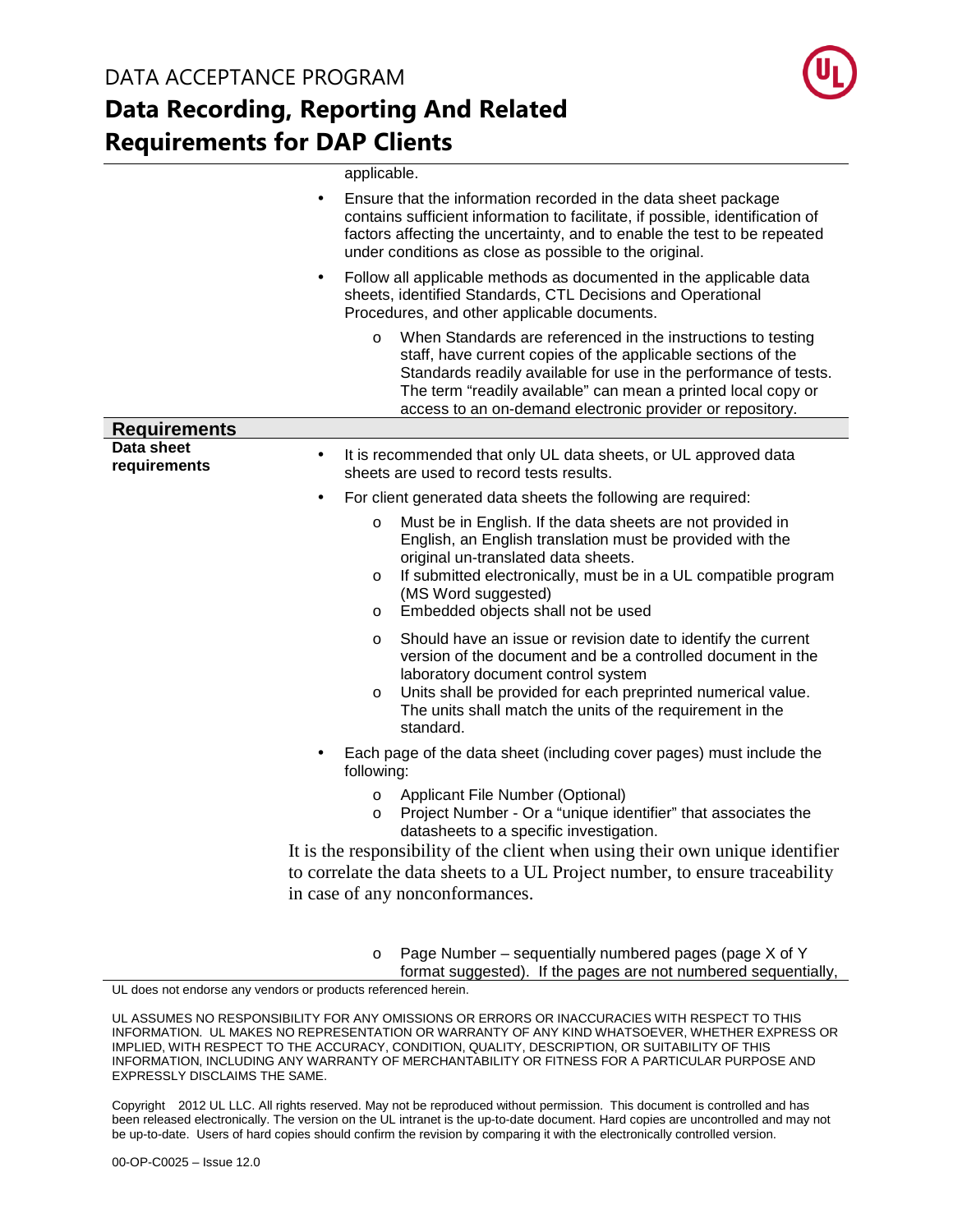

| any inserted pages must use the following numbering scheme: |                        |                         |  |  |
|-------------------------------------------------------------|------------------------|-------------------------|--|--|
| To Insert Between                                           | Use Page Numbers       | <b>Example of Order</b> |  |  |
| Pages                                                       |                        |                         |  |  |
| 1 and 2                                                     | 1A, 1B,  1Z, 1AA,      | 1, 1A, 2                |  |  |
|                                                             | etc.                   |                         |  |  |
| 1A and 1B                                                   | 1A1, 1A2, etc.         | 1A, 1A1, 1B             |  |  |
| 1A1 and 1A2                                                 | 1A1A, 1A1B, etc.       | 1A1, 1A1A, 1A2          |  |  |
| 1 and $1A$                                                  | $1-1$ , $1-2$ , etc.   | $1, 1-1, 1A$            |  |  |
| $1-1$ and $1-2$                                             | $1-1A$ , $1-1B$ , etc. | $1-1$ , $1-1A$ , $1-2$  |  |  |
| $1-1A$ and $1-1B$                                           | 1-1A1, 1-1A2, etc.     | $1-1A$ , $1A1$ , $1-1B$ |  |  |
|                                                             |                        |                         |  |  |
|                                                             |                        |                         |  |  |
|                                                             |                        |                         |  |  |
|                                                             |                        |                         |  |  |

In this case the total number of pages must indicate the total and then be followed by the text: "including additional pages (identify the pages inserted)"

Exception:

Electronic Datasheets - Automated numbering of pages via features in a software can be used. Numbering pages throughout the datasheet package is optional, *unless somewhere in the process a paper copy becomes the official record.* 

- Dates entered into the datasheet shall be in the format of "YYYY-MM-DD" where YYYY is the year, MM is the month of the year between 01 (January) and 12 (December) and DD is the day of the month between 01 and 31."
- Exception: The issue date and the latest revision date of a test Standard or for test equipment calibration records provided the date format is not ambiguous.
- Cover pages must additionally contain the following information:
	- o The total number of pages
	- o Name of Applicant
	- o Name and full address of the location where tests were conducted
	- o Applicable Standard identification number, edition, **including the date of publication (or latest revision date if one exists)**

UL does not endorse any vendors or products referenced herein.

UL ASSUMES NO RESPONSIBILITY FOR ANY OMISSIONS OR ERRORS OR INACCURACIES WITH RESPECT TO THIS INFORMATION. UL MAKES NO REPRESENTATION OR WARRANTY OF ANY KIND WHATSOEVER, WHETHER EXPRESS OR IMPLIED, WITH RESPECT TO THE ACCURACY, CONDITION, QUALITY, DESCRIPTION, OR SUITABILITY OF THIS INFORMATION, INCLUDING ANY WARRANTY OF MERCHANTABILITY OR FITNESS FOR A PARTICULAR PURPOSE AND EXPRESSLY DISCLAIMS THE SAME.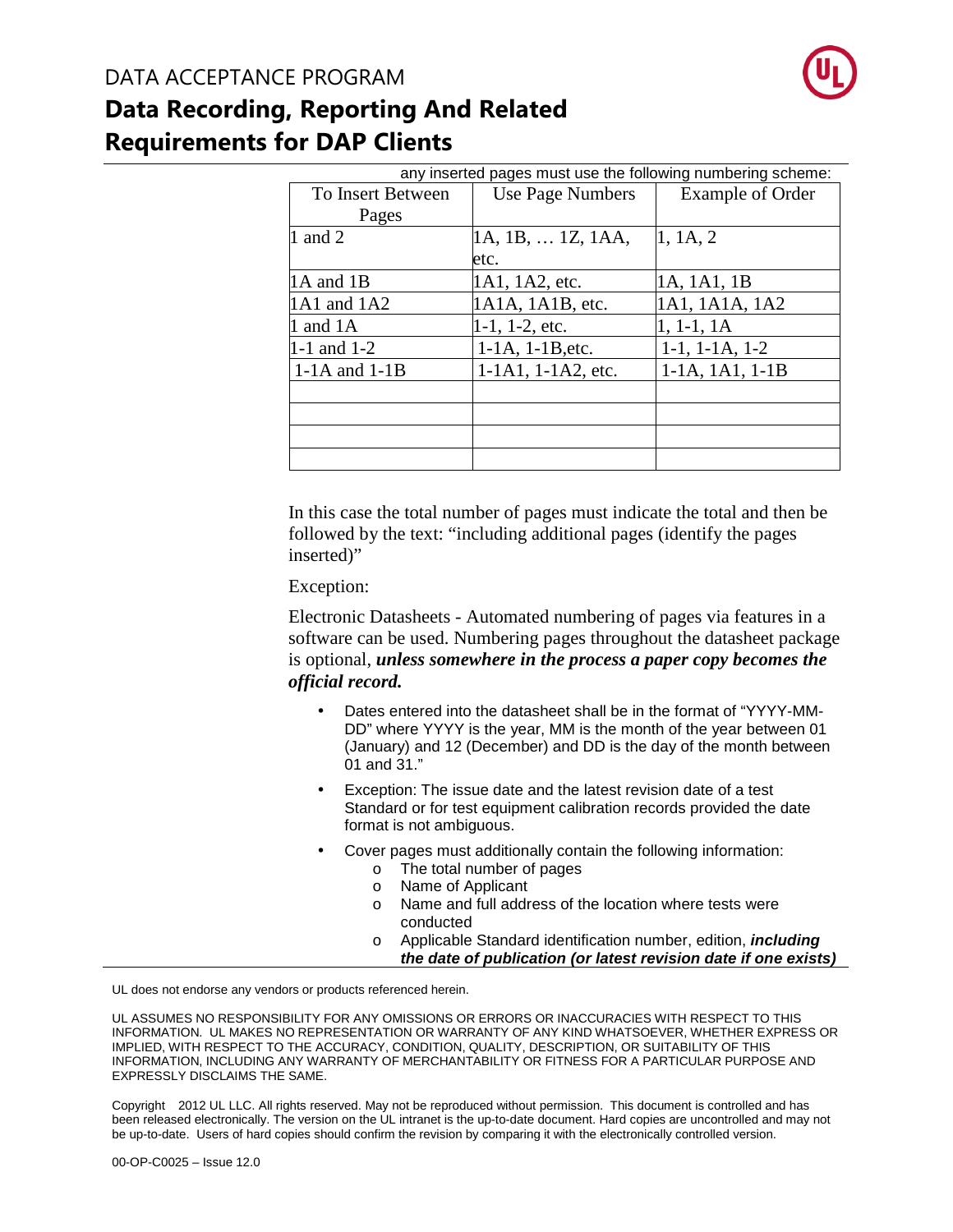

#### **to which the sample is evaluated.**

- o List of tests performed. (Only the actual tests performed are required to be listed)
- o If the product is investigated to more than one standard, such as Canadian, IEC or multiple UL standards, the standards shall be identified and the list of tests performed shall be correlated to each standard. If the titles of related tests among the standards involved are different, correlation between the titles shall be provided and the applicable clauses from each standard shall be identified. When testing in accordance with the requirements in one standard is considered representative of the applicable requirements in another standard, this representation must be clearly recorded under test method. When a single test is performed to represent the worst-case parameters of two (or more) similar tests in multiple standards, correlation shall be provided identifying the single test performed, and the tests it is intended to represent.
- o A statement "Unless specified otherwise in the individual Methods, the test shall be conducted under the following environmental conditions. Confirmation of these condition shall be recorded at the time the test is conducted." Followed by a list of the applicable conditions if environmental conditions are specified in the standard or they could invalidate the results or adversely affect the quality of the measurement. If no general conditions are specified in the standard, this is indicated in place of the statement and list of conditions.

Example:

Unless specified otherwise in the individual Methods, the tests shall be conducted under the following environmental conditions. Confirmation of these conditions shall be recorded at the time the test is conducted.

| Ambient<br>Temperature, C | $\pm$ | Relative<br>Humidity, % | $\pm$ | <b>Barometric</b><br>Pressure,<br>mBar | 土 |
|---------------------------|-------|-------------------------|-------|----------------------------------------|---|
|                           |       | " $OR$ "                |       |                                        |   |

UL does not endorse any vendors or products referenced herein.

UL ASSUMES NO RESPONSIBILITY FOR ANY OMISSIONS OR ERRORS OR INACCURACIES WITH RESPECT TO THIS INFORMATION. UL MAKES NO REPRESENTATION OR WARRANTY OF ANY KIND WHATSOEVER, WHETHER EXPRESS OR IMPLIED, WITH RESPECT TO THE ACCURACY, CONDITION, QUALITY, DESCRIPTION, OR SUITABILITY OF THIS INFORMATION, INCLUDING ANY WARRANTY OF MERCHANTABILITY OR FITNESS FOR A PARTICULAR PURPOSE AND EXPRESSLY DISCLAIMS THE SAME.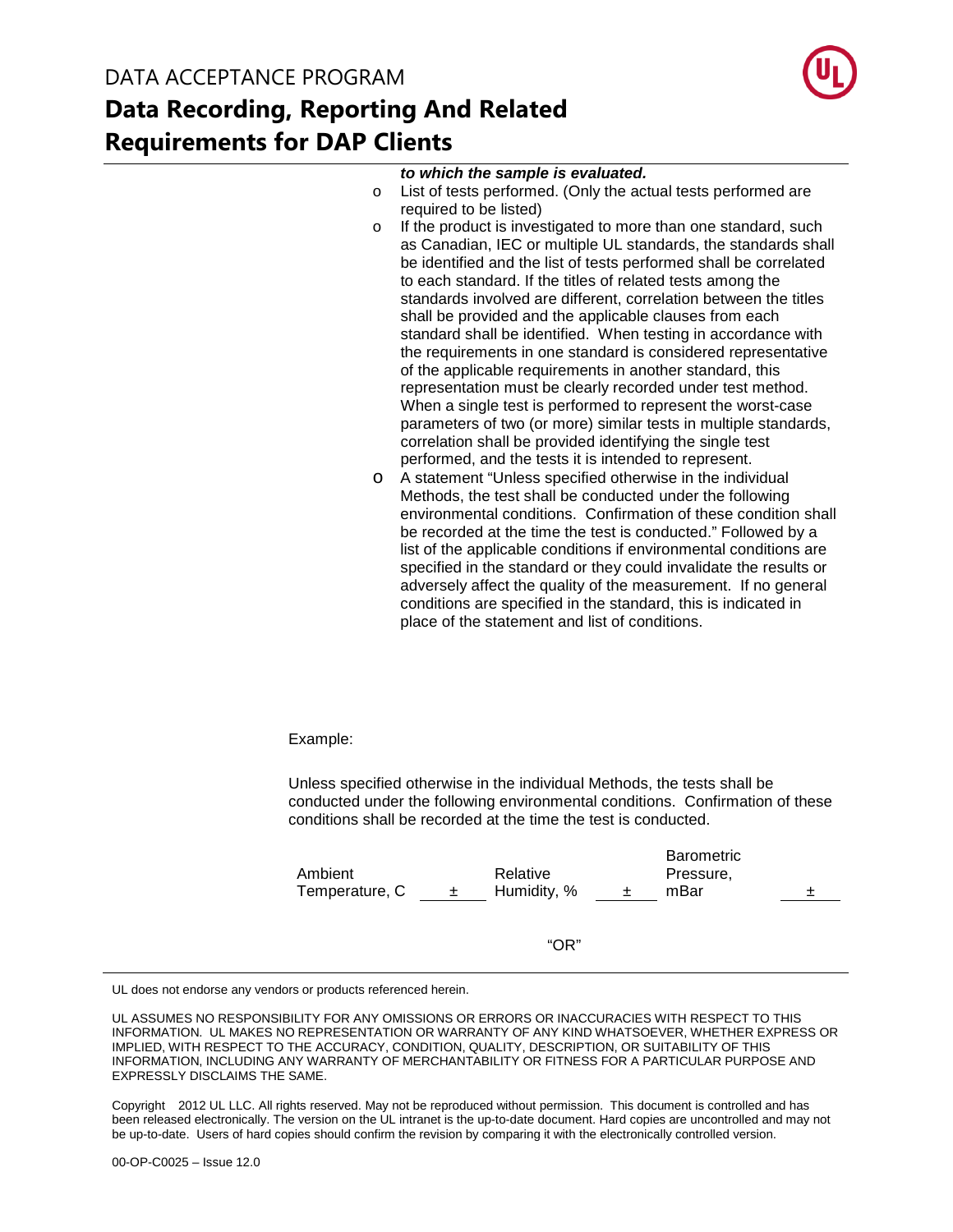

No general environmental conditions are specified in the Standard(s)or have been identified that could affect the test results or measurements.

- Data packages must contain the following information:
	- o Sample Identification
		- One or more of the following to identify responsibility for the sample: manufacturer, applicant, factory, and/or source of the samples, as appropriate.
		- Samples tested are clearly identified/described. Unique identifier in the case of multiple samples of same model are involved.
		- Samples tested are clearly correlated to the test results.
			- Ratings (when required)
	- o Test equipment (calibrated and initial calibration only equipment (ICO)) is clearly correlated to the test results and the following information is recorded for each piece of test equipment:
		- Instrument type (voltmeter, pressure gauge, etc.)
		- Unique identifier (instrument number, manufacturer's name, model and serial number, asset number, etc.)
		- Range of function utilized for multi-range/function instrument when the test has a requirement for measurement uncertainty or the instrument has limited use restrictions.
		- Last calibration date or last "Check Date" for ICO equipment.
		- Calibration due date. or next "Check Date" for ICO Equipment
	- o Equipment that is not calibrated, including instruments and test support resources such as alcoves, weights, impact balls, etc. must at a minimum be identified under the "type of equipment" and clearly correlated to the tests conducted.
	- o The calibrated equipment used to verify compliance prior to each use for the non-calibrated equipment must be recorded as identified above (i.e. instrument type, unique identifier, range, last calibration date and calibration due date), and correlated to the tests conducted.

UL does not endorse any vendors or products referenced herein.

UL ASSUMES NO RESPONSIBILITY FOR ANY OMISSIONS OR ERRORS OR INACCURACIES WITH RESPECT TO THIS INFORMATION. UL MAKES NO REPRESENTATION OR WARRANTY OF ANY KIND WHATSOEVER, WHETHER EXPRESS OR IMPLIED, WITH RESPECT TO THE ACCURACY, CONDITION, QUALITY, DESCRIPTION, OR SUITABILITY OF THIS INFORMATION, INCLUDING ANY WARRANTY OF MERCHANTABILITY OR FITNESS FOR A PARTICULAR PURPOSE AND EXPRESSLY DISCLAIMS THE SAME.

Copyright© 2012 UL LLC. All rights reserved. May not be reproduced without permission. This document is controlled and has been released electronically. The version on the UL intranet is the up-to-date document. Hard copies are uncontrolled and may not be up-to-date. Users of hard copies should confirm the revision by comparing it with the electronically controlled version.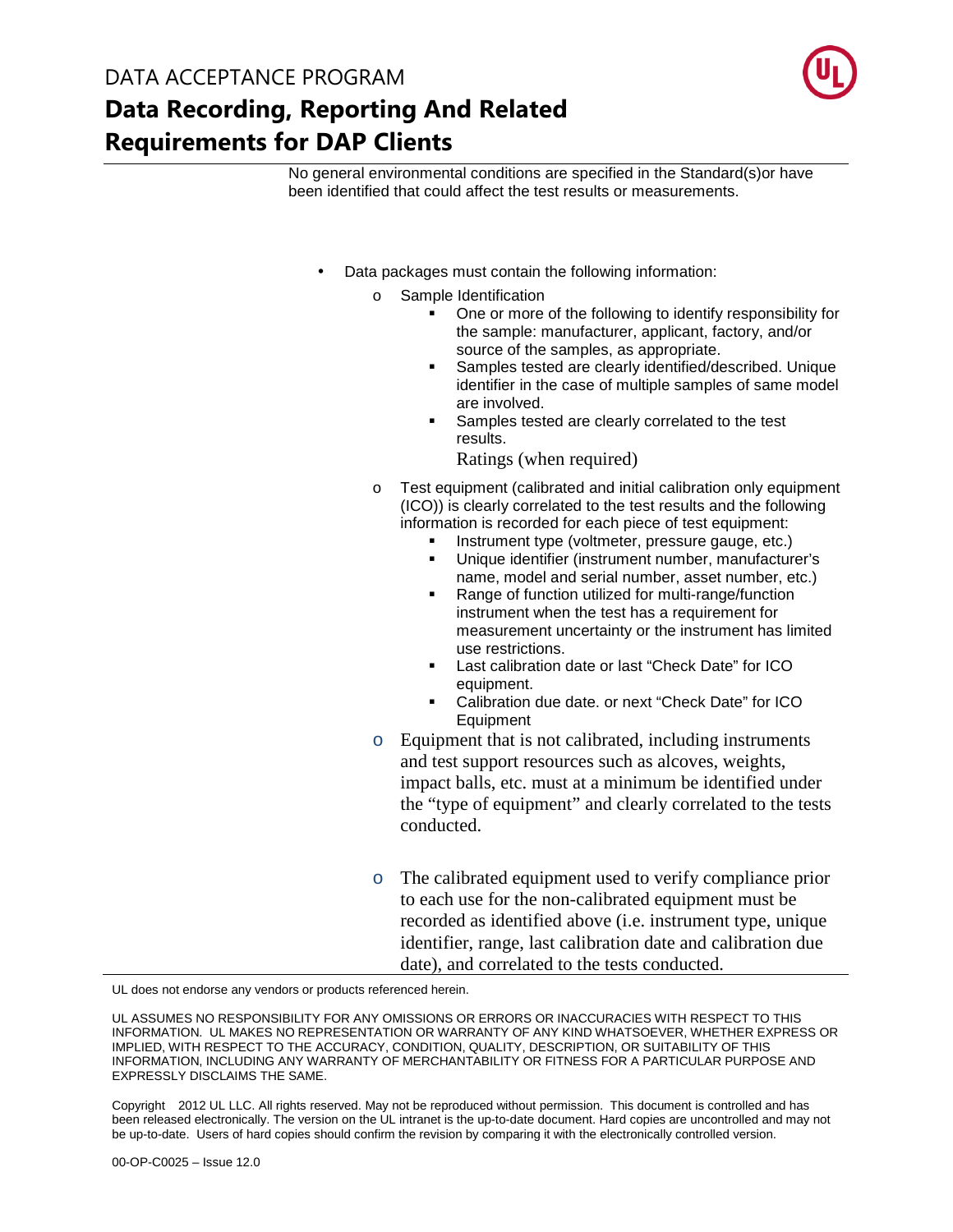

|                                                      | If the DAP Client uses rented equipment, then the client must also<br>include the equipments Make/Model/Serial Number and identify the<br>piece of equipment as rented.                                                                                                                                                                                                                                                                                                                       |
|------------------------------------------------------|-----------------------------------------------------------------------------------------------------------------------------------------------------------------------------------------------------------------------------------------------------------------------------------------------------------------------------------------------------------------------------------------------------------------------------------------------------------------------------------------------|
|                                                      | Describe test methods by reference to the Standard and edition and/or<br>descriptive explanation of conduct of test. Any deviations from,<br>additions to, or exclusions from the test methods shall occur only if it<br>has been documented, technically justified, and authorized by UL.<br>It is the client's responsibility to ensure that all data recording and<br>$\bullet$<br>reporting requirements are met regardless if UL-generated or client-<br>generated data sheets are used. |
| <b>Requirements for</b><br>completing data<br>sheets | Record all actual values directly on the data sheet at the time they are<br>$\bullet$<br>observed for each instance of the test including those that confirm that<br>the test conditions have been established. Statements such as the<br>following are not acceptable: the quantity was less than the maximum<br>permissible value, more than the minimum permissible value, or a<br>summary statement, i.e. no breakdown occurred to cover all the test<br>instances.                       |
|                                                      | Record data and other information electronically or by using permanent<br>$\bullet$<br>means black or blue ink.                                                                                                                                                                                                                                                                                                                                                                               |
|                                                      | Do not use any of the following procedures when completing the data<br>$\bullet$<br>sheet pages:                                                                                                                                                                                                                                                                                                                                                                                              |
|                                                      | O Use of other color inks without UL's approval<br>O Use of highlight marking, shading or background coloring.<br>Write on the reverse side of the data sheet pages.<br>$\circ$                                                                                                                                                                                                                                                                                                               |
|                                                      | Margin notes are to be minimized to facilitate proper copying or<br>$\bullet$<br>scanning of the information                                                                                                                                                                                                                                                                                                                                                                                  |
|                                                      | Clearly indicate the date each instance of the test was performed on<br>$\bullet$<br>any page of the data sheet that contains results (data).                                                                                                                                                                                                                                                                                                                                                 |
|                                                      | If the test is not or cannot be completed on the date recorded,<br>$\circ$<br>the start and end date shall be recorded for each instance of<br>the test.                                                                                                                                                                                                                                                                                                                                      |
|                                                      | Changes in the test method (including not performing a test specified in<br>$\bullet$<br>the Standard) must be noted on the data sheet along with a justification<br>for the change.                                                                                                                                                                                                                                                                                                          |
|                                                      | Use of the track changes feature in Microsoft Word is not allowed for<br>$\bullet$<br>DAP Client's.                                                                                                                                                                                                                                                                                                                                                                                           |
|                                                      | When change is made on datasheet preparation, draw a single<br>$\circ$<br>line through non-applicable description and add any change<br>adjacent to the crossed out item.<br>The DAP client representative recording this information must<br>O                                                                                                                                                                                                                                               |

UL does not endorse any vendors or products referenced herein.

UL ASSUMES NO RESPONSIBILITY FOR ANY OMISSIONS OR ERRORS OR INACCURACIES WITH RESPECT TO THIS INFORMATION. UL MAKES NO REPRESENTATION OR WARRANTY OF ANY KIND WHATSOEVER, WHETHER EXPRESS OR IMPLIED, WITH RESPECT TO THE ACCURACY, CONDITION, QUALITY, DESCRIPTION, OR SUITABILITY OF THIS INFORMATION, INCLUDING ANY WARRANTY OF MERCHANTABILITY OR FITNESS FOR A PARTICULAR PURPOSE AND EXPRESSLY DISCLAIMS THE SAME.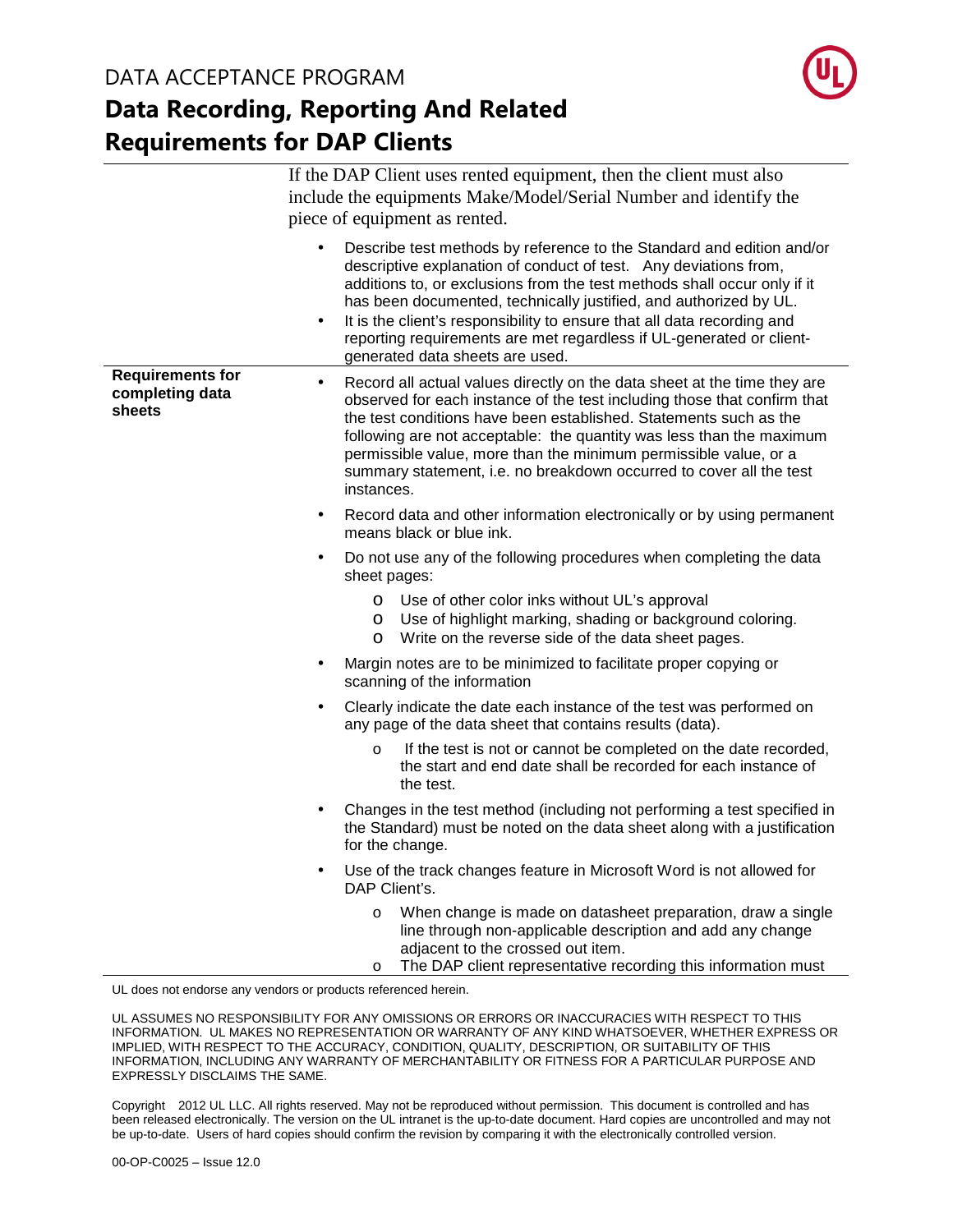

initial and date the information.

- When an error is made on the test results, correction of the error shall be made by neatly lining out the error, recording the correct information, and providing initial, date and reason for the change.
- Text shall not be completely obliterated and data shall not be over written. Correction materials such as tape or "whiteout" shall not be used. If completing data sheets electronically, text may be inserted directly, or by using the "insert a Text Box" feature in Microsoft Word as long as other text is not obscured. The "Insert Comments" feature in Microsoft Word shall not be used for data recording.
- Only qualified staff can conduct the testing. The name of the person who conducted the test must be recorded by test (it must be clear who performed each test).
- The "Authorized Signatory" must sign and date on the cover page. (Each test facility shall have an "Authorized Signatory" The responsibility of the signatory is to ensure that the tests were conducted by qualified technicians, and to review all data prior to submittal to ensure that it meets all the applicable DAP requirements).
- When preprinted results are provided on data sheets, select the applicable response by an indication in a checkbox or striking through non-applicable optional text. This strikethrough does not require initials or a date.

Example:

**[X]** There was no indication of breakdown. **[ ]** Breakdown occurred. Or

Breakdown **[** occurred **][** did not occur **]**.

- Clearly indicate the units of measurement for numerical data.
- Note and record any unusual, unexplainable, or fluctuating conditions observed during the testing that may affect the interpretation of the results recorded.
- Record all calculations at the time they are made, such as change of resistance temperature calculations, unit conversions, etc.
- When the Standard states environmental conditions for the testing or environmental conditions have been identified that could affect the test results or measurements, the environmental conditions at the time of test must be recorded on the data sheet and the instrument used for that measurement must be listed on the data sheet. (Even if the data sheets do not provide a location to record this data, the product testing staff is still required to record the environmental conditions for the test if specified in the Standard.) The test shall not be performed (unless the

UL does not endorse any vendors or products referenced herein.

UL ASSUMES NO RESPONSIBILITY FOR ANY OMISSIONS OR ERRORS OR INACCURACIES WITH RESPECT TO THIS INFORMATION. UL MAKES NO REPRESENTATION OR WARRANTY OF ANY KIND WHATSOEVER, WHETHER EXPRESS OR IMPLIED, WITH RESPECT TO THE ACCURACY, CONDITION, QUALITY, DESCRIPTION, OR SUITABILITY OF THIS INFORMATION, INCLUDING ANY WARRANTY OF MERCHANTABILITY OR FITNESS FOR A PARTICULAR PURPOSE AND EXPRESSLY DISCLAIMS THE SAME.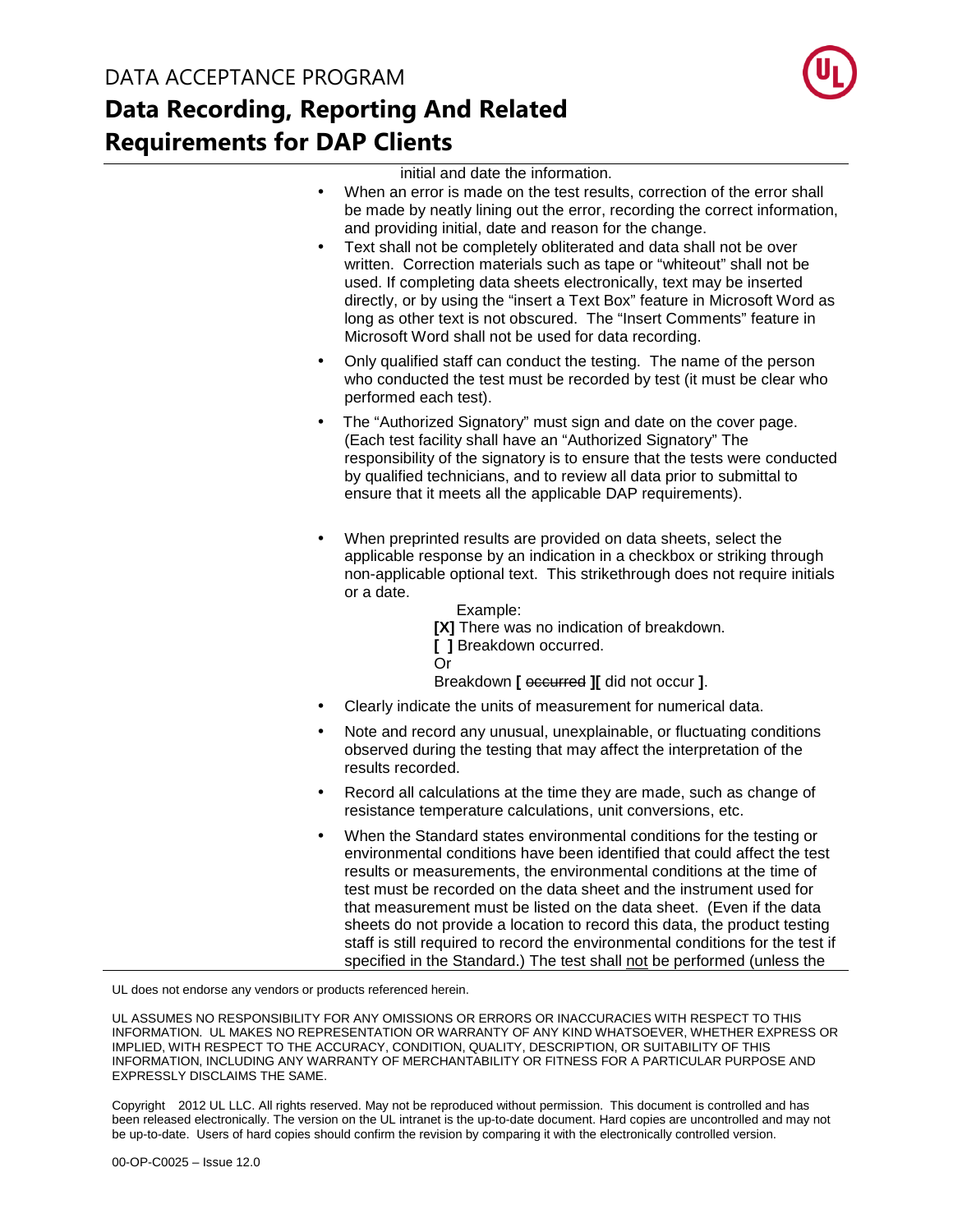

client has documented technical justification, and authorization by UL) if the environmental conditions are not in compliance with the requirements in the Standard.

- Results must be in the same units of measure (or differ only by an order of magnitude – for example mV and V) as the requirement in the Standard. If the original observation is not in the same units as the Standard requirement, convert the value to the units of the Standard and record (on the data sheet or referenced attachment) the calculation, including conversion factors used.
- Method and/or Results Sections. It should be clear which Method and which Result options where used to conduct tests on identified product(s). This is accomplished by clearly indicating which Method and Result were followed and documented respectively. This is accomplished by one of the following options:

1. The section or portion of the non-applicable Method and/or Result is to be lined out by a single line through the unused statements then initialed and dated. For the method section only, Initials and dates are not needed if this is done during datasheet preparation.

2. The non-applicable paragraph or section shall be noted by a "N/A", initialed and dated; or

3. For Method descriptions that are provided with checkboxes for selection of the applicable Method, the applicable checkbox(s) shall be checked and the non-applicable checkbox(s) remain unchecked (e.g. unneeded methods/conditions of a test with multiple methods/conditions). Initials and dates are not needed if this is done during datasheet preparation. For pre printed results please see bulleted item above.

- If data is recorded electronically, error correction shall be the electronic equivalent to manual error corrections by use of "strikethrough" and addition of initials and reason for the change if the reason is not obvious, rather than deleting or replacing the erroneous data. (See example)
	- o Use of the track changes feature in Microsoft Word is not sufficient to meet this requirement.

|                    | Example: |                           | RAF 10-26-2005<br>Used more accurate                  |  |
|--------------------|----------|---------------------------|-------------------------------------------------------|--|
| Maximum<br>Voltage |          | Measured<br>5 vdc Voltage | 4.98 vdc (RAF 10-26-2005 used<br>more accurate range) |  |

UL does not endorse any vendors or products referenced herein.

UL ASSUMES NO RESPONSIBILITY FOR ANY OMISSIONS OR ERRORS OR INACCURACIES WITH RESPECT TO THIS INFORMATION. UL MAKES NO REPRESENTATION OR WARRANTY OF ANY KIND WHATSOEVER, WHETHER EXPRESS OR IMPLIED, WITH RESPECT TO THE ACCURACY, CONDITION, QUALITY, DESCRIPTION, OR SUITABILITY OF THIS INFORMATION, INCLUDING ANY WARRANTY OF MERCHANTABILITY OR FITNESS FOR A PARTICULAR PURPOSE AND EXPRESSLY DISCLAIMS THE SAME.